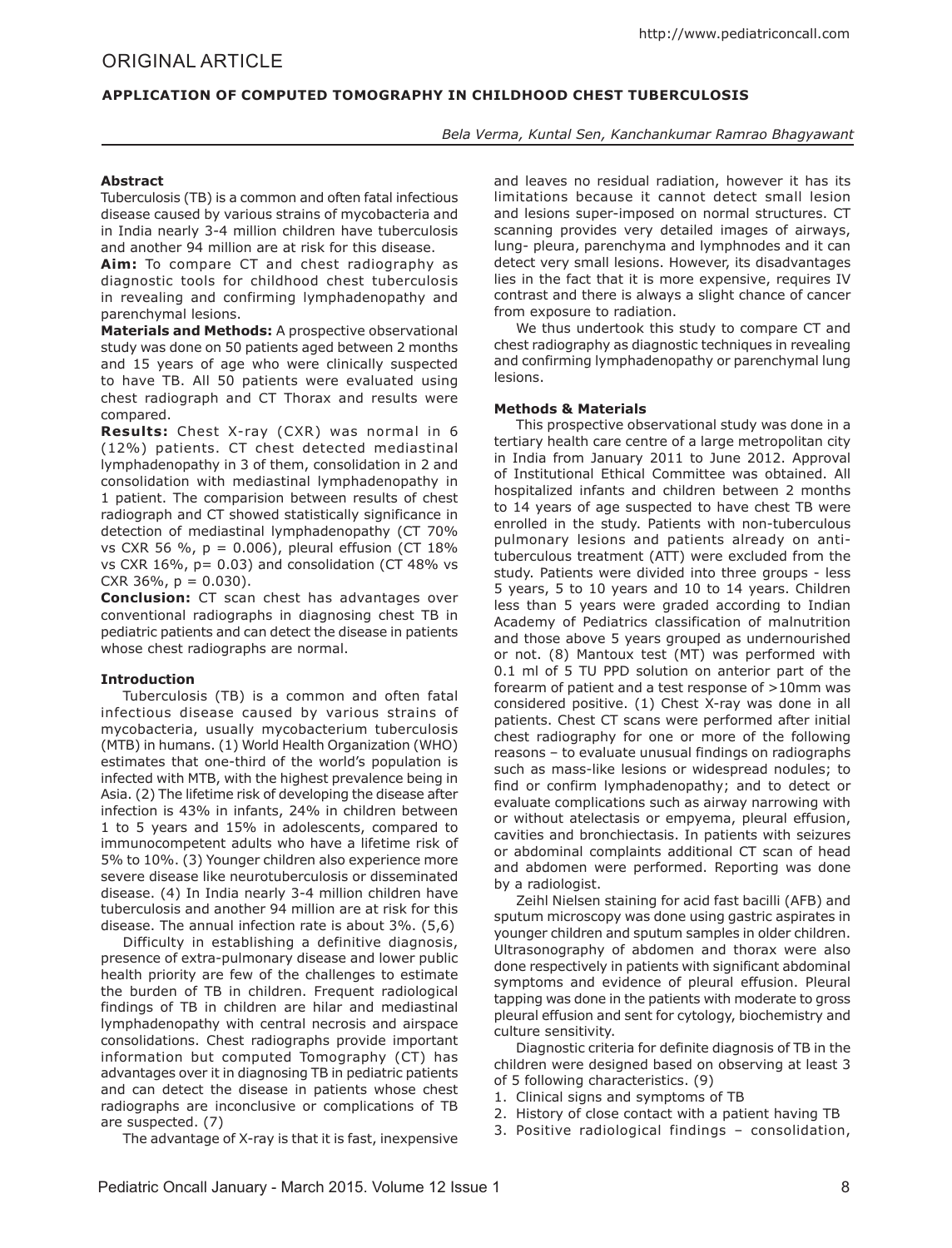mediastinal lymphadenopathy, pleural effusion, calcification, miliary TB.

- 4. Positive tuberculin test
- 5. Positive bacteriological findings for tuberculosis.

Statistical analysis was carried out using IBM SPSS statistical software. p- value was computed using Pearson Chi-Square test, Continuity Correction and Fischer's Exact test to document the significance of association for various imaging observations of CT and X-ray.

## **Results**

Total 50 children were included in the study of which 12 (24%) were less than five years, 24 (48%) were between five and ten years and 14 (28%) were between 10 to 14 years of age. Male: female ratio was 1:1.38. Most frequent presenting complaint was fever of more than one week in 28 (56%) patients. Other clinical symptoms at the time of presentation were poor appetite in 25 (50%), cough more than two weeks in 18 (36%), weight loss in 12 (24%), breathlessness in 9 (18%), abdominal complaints in 9 (18%), cough with expectoration in 5 (10%), chest pain in 3 (6%) and seizures in 2 (4%) patients. Twenty two (44%) patients were exposed to household members suffering from pulmonary tuberculosis. In children  $<$  5 years, 1 (8%) had no malnutrition, 4 (33.3%) had Grade

| (81.1%) had mediastinal lymphadenopathy on CT chest      |
|----------------------------------------------------------|
| and chest X-ray showed lymphadenopathy in 6 of them,     |
| consolidation in 2, consolidation with lymphadenopathy   |
| in 2 and miliary nodules in 1 patient. One patient was   |
| HIV infected. Two patients were sputum positive for      |
| AFB but cultures were negative. Chest X-ray findings     |
| are depicted in Table 1. Chest X-ray was normal in 6     |
| (12%) patients but all had positive mantoux test with    |
| TB contact. Among those with normal chest X-ray,         |
| CT chest detected mediastinal lymphadenopathy in 3       |
| (6%), consolidation in 2 (4%) and consolidation with     |
| mediastinal lymphadenopathy in 1 (2%) patient. In the    |
| present study CT scan proved to be more accurate in      |
|                                                          |
| detecting post-primary tuberculosis such as cavitation,  |
| bronchial wall thickening, collapse, centrilobular       |
| nodules and a tree-in-bud appearance as compared         |
| to chest X-ray. X-ray detected such findings in 32.4%    |
| patients but CT scan detected it in 78% patients. CT     |
| scan detected vertebral involvement in 3 patients in     |
| form of erosion, collapse of vertebrae and paravertebral |
| abscess. Table 2 depicts CT findings.                    |

l protein energy malnutrition (PEM), 5 (42.5%) had Grade ll PEM, 1 (8%) had Grade lll PEM and 1 (8%) had Grade IV PEM. In children 5 years or older, 35 (92%) were found to be underweight. BCG scar was present in 31 (62%) cases. Eleven patients (22%) had cervical lymphadenopathy. MT was positive in 39 (78%) patients. Of the 11 patients with negative MT test, 9

| AGE (years) | <b>Consolidation</b> | <b>Mediastinal widening</b> | <b>Pleural Effusion</b> |
|-------------|----------------------|-----------------------------|-------------------------|
| < 5         | $5(41.7\%)$          | $6(50\%)$                   | $2(16.7\%)$             |
| $5 - 10$    | 6(25%)               | 15 (62.5%)                  | $4(16.7\%)$             |
| $10 - 14$   | $7(50\%)$            | $7(50\%)$                   | $2(14.3\%)$             |

**Table 2: CT thorax finding by age**

**Table 1: X-ray findings by age**

| <b>AGE</b><br>(years) | <b>Consolidation</b> | <b>Mediastinal</b><br>Lymphadenopathy | <b>Pleural</b><br><b>Effusion</b> | <b>Calcification</b> | <b>Necrotic</b><br>nodes | <b>Systemic</b><br><b>Dissemination</b> |
|-----------------------|----------------------|---------------------------------------|-----------------------------------|----------------------|--------------------------|-----------------------------------------|
| < 5                   | $7(58.3\%)$          | $7(58.3\%)$                           | $1(8.3\%)$                        | $4(33.3\%)$          | $(16.7\%)$               | $3(7.1\%)$                              |
| $5 - 10$              | $7(29.2\%)$          | 19 (79.2%)                            | $\overline{4}$<br>$(16.7\%)$      | $5(12.5\%)$          | (12.5%)                  | 6(25%)                                  |
| $10 - 14$             | 10 (71.4%)           | $9(64.3\%)$                           | 4<br>$(28.6\%)$                   | $1(14\%)$            | $1(7.1\%)$               | $1(7.1\%)$                              |

Chest X-ray showed consolidation in 18 patients which was confirmed on CT in 16 (88.9%). Of the remaining two, one had mediastinal lymphadenopathy and other had calcification. CT revealed consolidation in 8 (25%) other patients which was not picked up on X-ray (p=0.030). Mediastinal lymphadenopathy was confirmed in 24 (85.7%) out of 28 patients on CT, the remaining 4 had additional findings such as randomly distributed air space nodules with a "tree in bud" appearance, collapse, consolidation, mild emphysematous changes and necrotic lymphadenopathy. In 11 patients mediastinal enlarged nodes were not detected in chest x ray, but were revealed on CT scan ( $p= 0.0006$ ). Out of the 28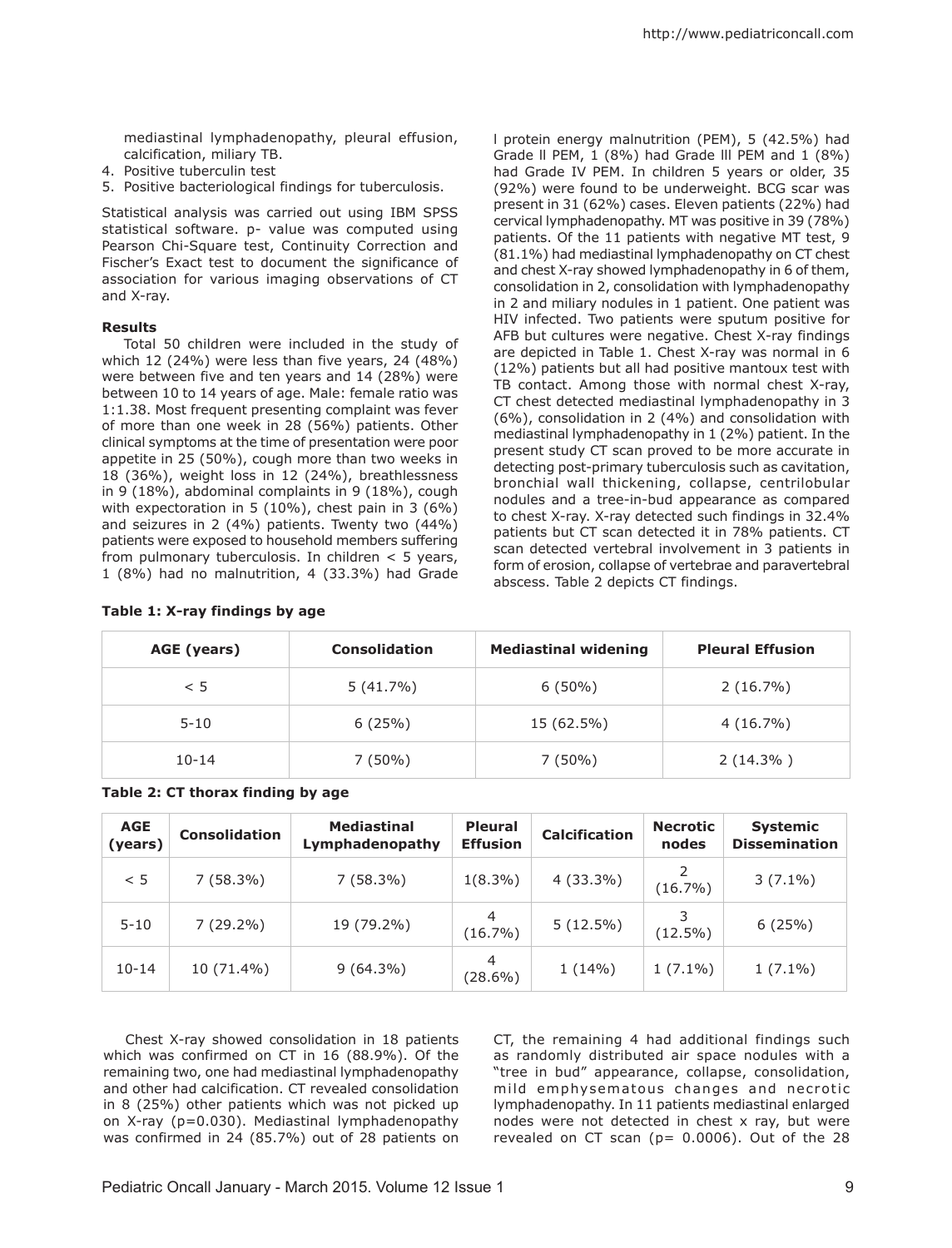patients in which X-ray has detected lymphadenopathy, most frequently involved nodes were hilar in 27 (96%), followed by right paratracheal in 6 (21%) and subcarinal in 1 (3%). On CT, hilar lymphnodes were most frequently involved in 21 (60%), followed by right paratracheal in 20 (57%), pretracheal in 19 (54%), subcarinal in 16 (46%), prevascular in 6 (17%), left paratracheal in 5 (14%), and para-esophageal in 3 (8%). Pleural effusion seen in chest X-ray of 8 patients which was confirmed on CT scan in 7 cases. In 2 patients, additional information about presence of empyema was obtained ( $p = 0.031$ ).

#### **Discussion**

Most pulmonary TB cases seen in infants are due to primary infection. It begins when the respiratory secretion from a patient with TB is inhaled and reaches the lung alveoli which then causes parenchymal inflammation. This primary focus of TB is usually not visible on chest X-ray but may progress to involve a segment or an entire lobe. (10,11) Infection then spreads to the central lymph nodes from the primary focus via draining lymphatic vessels (appearing as a linear interstitial pattern on chest radiographs) and results in regional lymphadenopathy. In most cases, these parenchymal lesions and the accompanying lymphadenopathy resolve spontaneously. (12) In some cases, especially in young infants, the involved lymph nodes continue to enlarge. Some studies report that mediastinal lymphadenopathy with or without parenchymal abnormality is a hallmark of primary tuberculosis in childhood. (10,11) In our study, Xray appeared normal in 6 patients but they all had positive mantoux test with TB contact and CT scan showed mediastinal lymphadenopathy in 3 patients, consolidation in 2 and consolidation with mediastinal lymphadenopathy in 1 patient. In a retrospective study by Kim et al in South Korea in 1997, 41 children with TB, diagnosed with bacteriologic findings and chest xray were evaluated. Results of the lung CT-scan with contrast revealed hilar and mediastinal involvement in 90% of patients. (13) Computed tomography was performed by Delacourt et al (1993) in 15 children with tuberculous infection and a normal chest radiograph to measure the size of their mediastinal lymph nodes. Ten control children without tuberculosis were also evaluated. When compared with controls it was found that nine of 15 (60%) infected children had enlarged lymph nodes. (14) Thus, it appears that many infected children with normal chest radiography have unrecognized active disease.

In our study 2 patients had positive sputum smear examination, one had mediastinal lymphadenopathy with calcification on CT scan thorax and other had bronchiectasis with cavitation. X- ray picked up mediastinal lymphadenopathy in the former, but reported the latter case as normal. In a study by Khalilzadeh et al in 2003 in 20% of children, bacteriological studies of gastric fluid or sputum were positive and in 46% children radiological findings were positive. Chest x-ray was helpful in only 5% of cases and in 41% of children pulmonary CT along with simple

chest x-ray showed positive results of tuberculosis involvement. (9) Thus even in bacteriological negative TB, CT chest may be useful to pick up TB.

In our study, 22% patients were MT negative but X-ray chest and CT scan confirmed the findings in all of them. Similarly in the study by Baghaie et al (2005), 38.2% cases had a negative mantoux test while CT scan indicated pulmonary involvement. (15) Therefore, tuberculin test alone cannot be an accurate diagnostic criteria.

In the present study CT scan proved to be more accurate in detecting post-primary tuberculosis such as cavitation, bronchial wall thickening, collapse, centrilobular nodules, vertebral access and tree-inbud appearance as compared to chest X-ray. Similarly in a study by Karam et al (2002) cavitation was seen in chest radiography in 40% to 87% patients. The most common complication of tuberculous cavitation is endobronchial spread which was detected radiographically in 19% to 58% and by CT in up to 98% of cases. (16)

Though CT chest is a better diagnostic imaging technique as compared to X-ray chest, the ionizing radiation doses delivered by CT are higher than convention radiography and are in ranges that have been linked to an increased risk of cancer. The projected lifetime attributable risks of solid cancer were higher for younger patients, girls and for patients who underwent CT scans for abdomen/pelvis. Estimates show that 4,870 future cancers could be caused by the 4 million pediatric CT scans performed each year. Reducing the highest 25 percent of doses to the median (midpoint) may prevent 43 percent of these cancers. (17)

#### **Conclusion**

CT scan chest have advantages over conventional radiographs in diagnosing chest TB in pediatric patients and can detect the disease in patients whose chest radiographs are normal or equivocal. High resolution computed tomography is the most sensitive tool currently available to detect endobronchial spread, lymphadenopathy, empyema, bronchiectasis and fibrosis better than chest radiograph.

#### **Funding :** None

#### **Conflict of Interest :** None

#### **References :**

- 1. Abbas KV, Fausto N, Mitchell RN. In: Robbins Basic Pathology. 8th edn. Saunders Elsevier. Philadelphia PA. 2007: 516–522
- 2. Dolin PJ, Raviglione MC, Kochi A. Global tuberculosis incidence and mortality during 1900 to 2000. Bull World Health Organ. 1994; 72:213-220.
- 3. Raviglione MC, Snider DE Jr, Kochi A. Global epidemiology of tuberculosis. JAMA. 1995; 173 : 220 – 226
- 4. Donald PR. Children and tuberculosis Protecting the next generation? Lancet. 1999; 353:1001
- 5. World Health Organization (WHO). Global Tuberculosis Control Report and WHO guidelines for National Tuberculosis programme on the management of Tuberculosis in Childhood, 2006. Available at http://www.